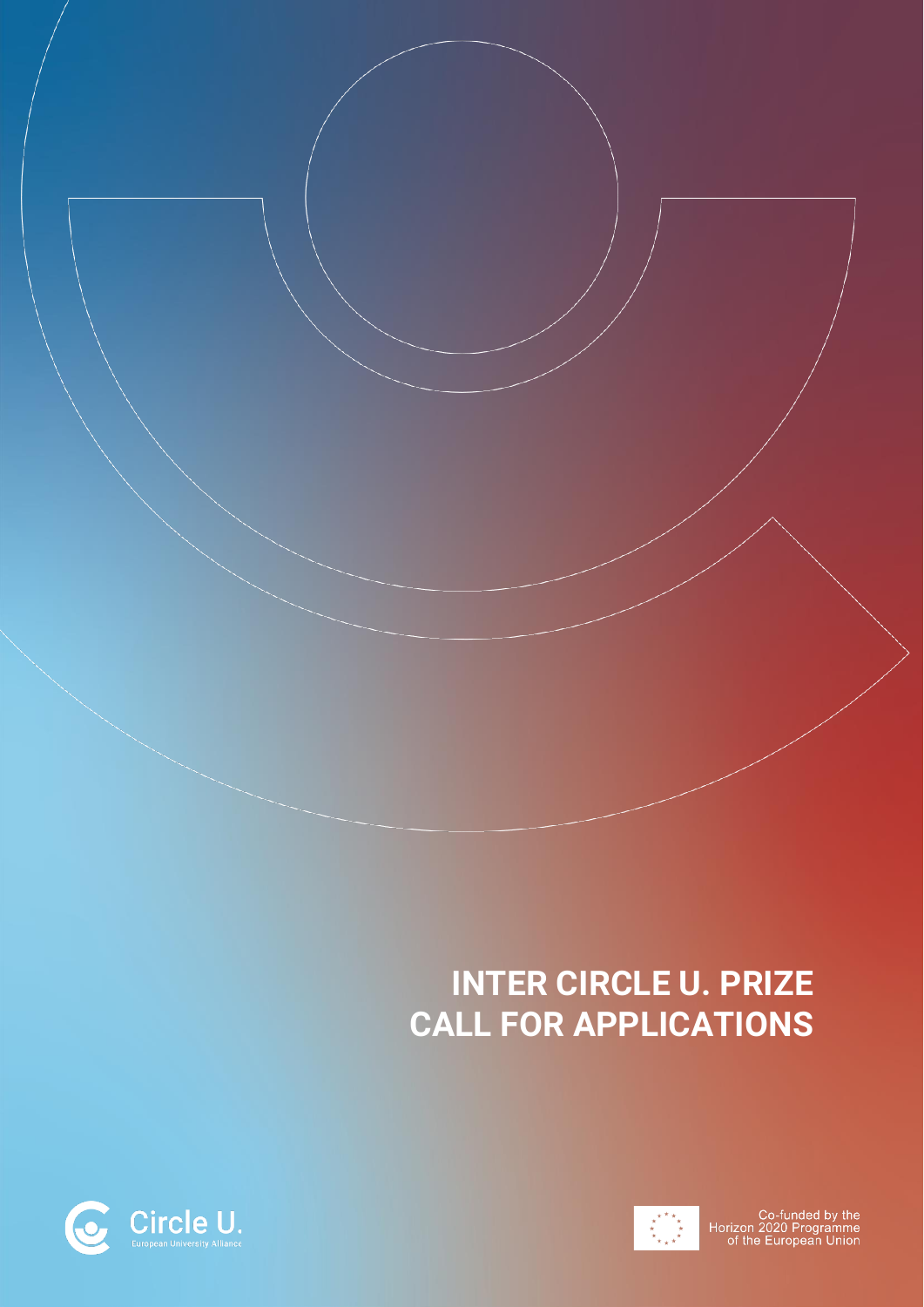



# CALL FOR APPLICATIONS

*This project has received funding from the European Union's Horizon 2020 research and innovation programme under grant agreement No 101035814*

The Circle U. alliance wishes to celebrate and highlight some of our best examples of **inter- and transdisciplinary research**.

The Inter Circle U. Prize (ICUP) is awarded annually and all members of our universities are invited to apply.

# ABOUT THE INTER CIRCLE U. PRIZE

The **Inter Circle U. Prize** is the first honour designed by a European university alliance and specifically dedicated to its members. The prize will be awarded annually by Circle U. to three nominees, after evaluation and selection of applications by a multidisciplinary panel comprised of Circle U. academics and external stakeholders from partner organisations with experience in the fields of inter- and transdisciplinarity.

The **three Prize recipients** will have the unique opportunity to showcase their inter- and transdisciplinary research project by getting professional support to **record a short promotional video** to highlight their interand transdisciplinary research project to a wide audience. These videos will be widely shared through the communication channels of the Circle U. Alliance and its partners, offering a high visibility to these initiatives. All related costs will be covered by the Circle U. ERIA project.

In 2022, the **Inter Circle U. Prize ceremony** will be held at the *Conference on interdisciplinary and transdisciplinary research for sustainable development* at the Université catholique de Louvain (Belgium) on **November 25, 2022**.

# ELIGIBILITY

The Prize is **open to academic members, postdocs and PhD candidates**. There are no age, career stages or nationality restrictions.

Applications for the prize should present the members of the research team.

The research team members should represent **two or more disciplines**, according to the following requirements:

- These disciplines may be any social sciences and humanities, scientific, health, technological, engineering, mathematical, or computational field.
- Research teams may engage in basic and/or applied research.
- One of the team members should be designated as the principal investigator (PI). The PI will submit the application and represent the team to Circle U. The PI must be affiliated with a university member of the Circle U. university alliance, while members of the team do not have to fulfil this requirement.











**IAJ** 

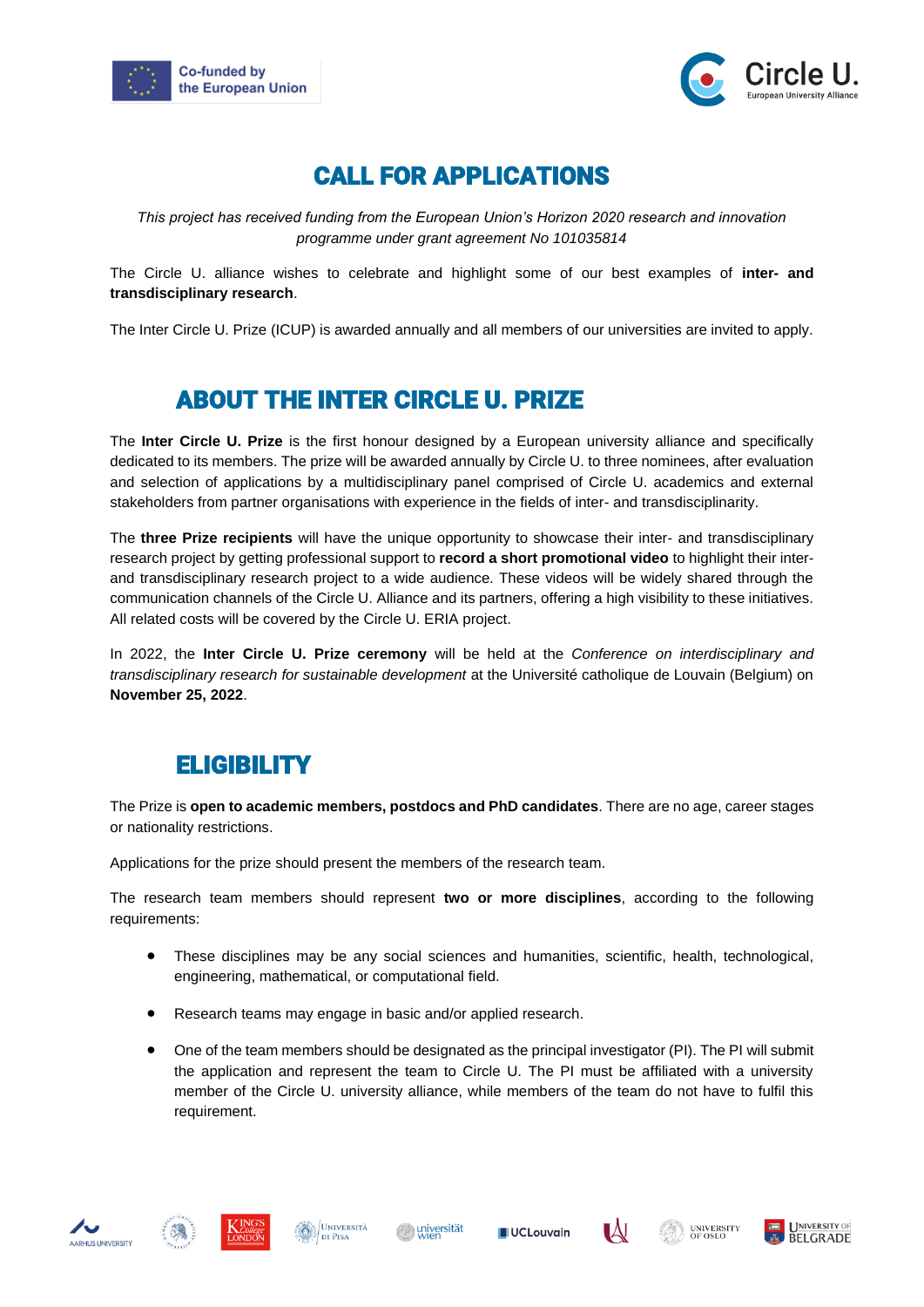



#### SELECTION CRITERIA

The evaluation panel will base its evaluations on the overall content quality of relevant contributions and achievements by the nominee. Consideration will be given to:

- Originality and quality of research
- Conceptual and methodological approaches of the research, drawing significantly on inter- and trans-disciplinarity**\*** (see concept definition in Appendix).
- Teamwork, with the involvement of different stakeholders or sectors of society (private, public, civil society, etc.) who have collaborated in new and innovative ways and/or the experience of "radical" interdisciplinarity by crossing the traditional boundaries between SSH and STEM disciplines.

## SUBMISSION PROCEDURE AND DEADLINES

To apply for the prize, the PI should **submit the following materials (in English)** to the Inter Circle U. Prize coordinator:

- Brief summary of the research contributions of the team to date with respect to inter- and transdisciplinarity.
- The summary should include an account of how these contributions emerged from the integration of research approaches from more than one discipline, point out the innovative aspect and, if applicable, explain how practitioners outside academia were involved in the research process. (This summary should be 750–1,500 words; references, figures, and tables may be included and do not count against this word limit.)
- *Curriculum Vitae* (2 pages per CV) of team members with brief descriptions of their scientific and management roles on the team: The member who serves as PI should be indicated.
- List of up-to five major publications with respect to inter- /trans-disciplinarity, along with electronic copies of, or links to full text.

Application materials should be submitted to the Inter Circle U. Prize Coordinator [\(icup@uclouvain.be\)](mailto:icup@uclouvain.be) as a single attachment by **May 10 2022** (midnight CET).

Prize recipients will be notified by May 30, 2022.

## MORE INFORMATION

Please refer questions to Circle U. Prize Coordinator [\(icup@uclouvain.be\)](mailto:icup@uclouvain.be).

Co-funded by the H2020 Programme of the European Union